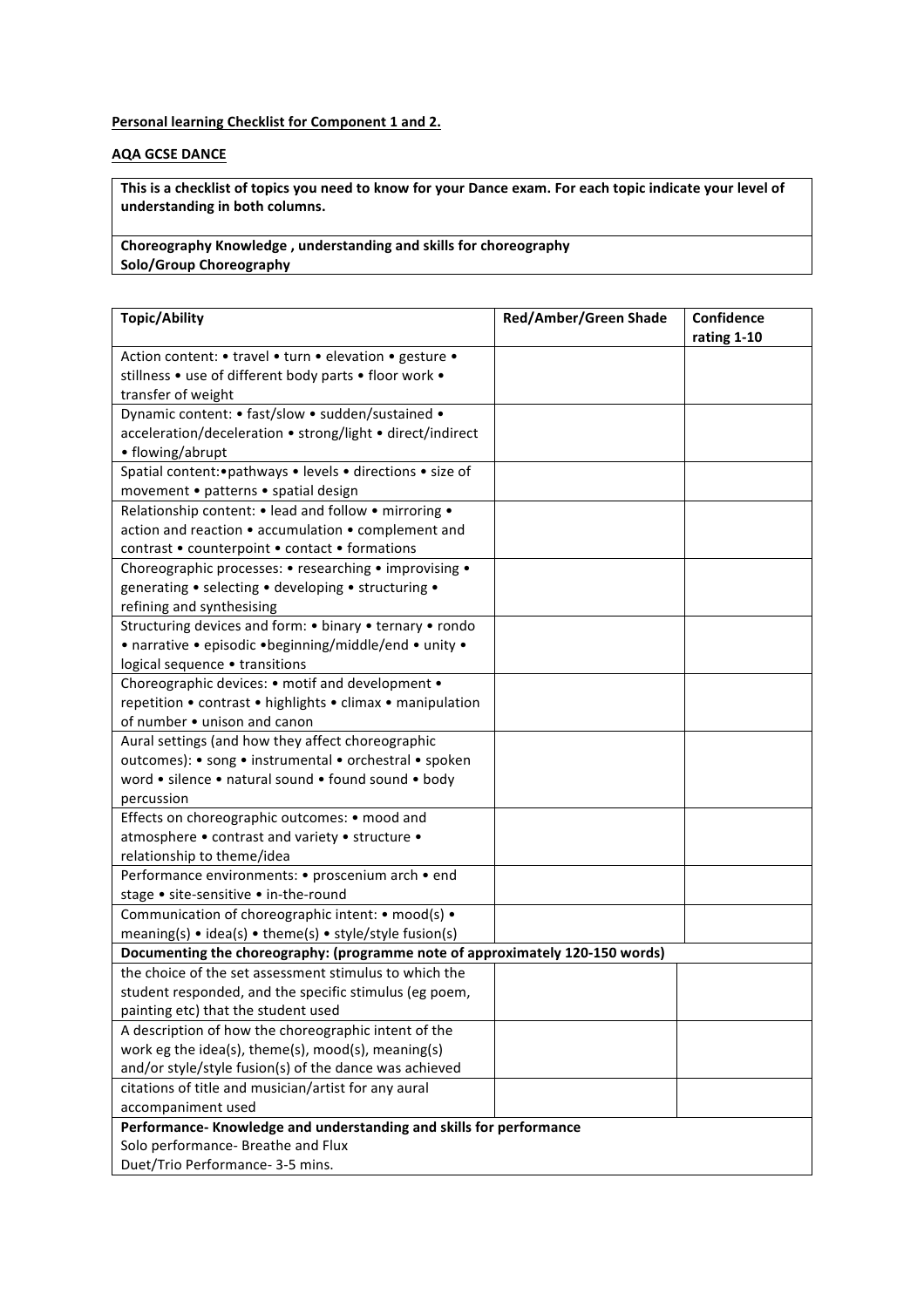| Physical Skills and attributes: posture, alignment,        |  |
|------------------------------------------------------------|--|
| balance, coordination, control, flexibility, mobility,     |  |
| strength, stamina, extension, isolation.                   |  |
| Technical Skills: Action content (travel, turn, elevation, |  |
| gesture)                                                   |  |
| Dynamic content (fast/slow, sudden/sustained,              |  |
| acceleration/deceleration)                                 |  |
| Spatial Content(pathways, levels, directions, size,        |  |
| pathways)                                                  |  |
| Relationship content - for duet/trio performance only-     |  |
| (lead and follow, action and reaction, accumulation,       |  |
| complement and contrast, counterpoint, contact)            |  |
| Timing content, rhythmic content, movement in a            |  |
| stylistically accurate way.                                |  |
| Expressive Skills: Projection, Focus, spatial awareness,   |  |
| facial expression, phrasing                                |  |
| For Duet/Trio performance only:                            |  |
| Musicality, sensitivity to other dancers.                  |  |
| Communication of choreographic intent.                     |  |
| <b>Mental Skills and attributes:</b>                       |  |
| Movement memory                                            |  |
| Commitment                                                 |  |
| Concentration                                              |  |
| Confidence                                                 |  |
| Safe working practices during performance:                 |  |
| Safe execution                                             |  |
| Appropriate dancewear, including                           |  |
| Footwear                                                   |  |
| Hairstyle                                                  |  |
| Absence of jewellery.                                      |  |
| <b>Mental skills and attributes (process):</b>             |  |
| Systematic repetition                                      |  |
| Mental rehearsal                                           |  |
| Rehearsal discipline                                       |  |
| Planning of rehearsal                                      |  |
| Response to feedback                                       |  |
| Capacity to improve                                        |  |
| Safe working practices (process):                          |  |
| Warming up                                                 |  |
| Cooling down                                               |  |
| Nutrition                                                  |  |
| Hydration                                                  |  |
|                                                            |  |
|                                                            |  |
|                                                            |  |
|                                                            |  |
|                                                            |  |
|                                                            |  |
|                                                            |  |
|                                                            |  |
|                                                            |  |
|                                                            |  |
|                                                            |  |
|                                                            |  |
|                                                            |  |
|                                                            |  |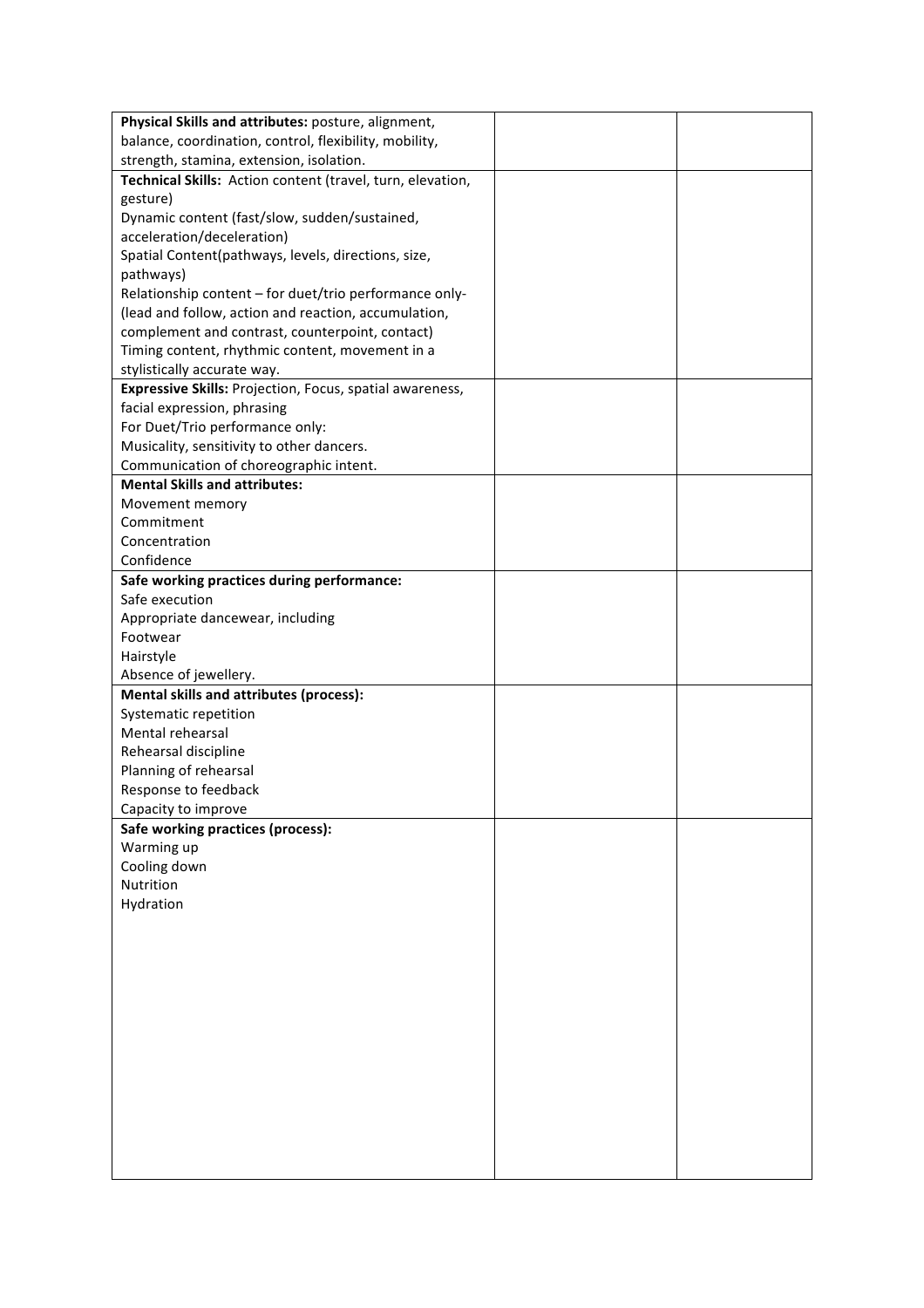| Dance appreciation Critical appreciation of own work:                                        |  |  |  |
|----------------------------------------------------------------------------------------------|--|--|--|
| Performance: • the meaning of the relevant performance                                       |  |  |  |
| terminology in Performance                                                                   |  |  |  |
| The contribution of performance to audience                                                  |  |  |  |
| understanding of the choreographic intent of the work                                        |  |  |  |
| being performed including the mood(s), meaning(s),                                           |  |  |  |
| idea(s), theme(s) and/or style/style fusion(s)                                               |  |  |  |
| Choreography: • the meaning of relevant choreography                                         |  |  |  |
| terminology in Choreography • the contribution of                                            |  |  |  |
| choreography to audience understanding of the                                                |  |  |  |
| choreographic intent of the work including the mood(s),                                      |  |  |  |
| meaning(s), idea(s), theme(s) and/or style/style fusion(s)                                   |  |  |  |
| <b>Critical appreciation of professional set works: Features</b>                             |  |  |  |
| of production: • staging/set eg projection, furniture,                                       |  |  |  |
| structures, backdrop, screens and features of these such                                     |  |  |  |
| as colour, texture, shape, decoration, materials                                             |  |  |  |
| Lighting eg colour, placement, direction, angles etc .                                       |  |  |  |
| properties eg size, shape, materials, how used etc                                           |  |  |  |
| Costume (including footwear, masks, make-up and                                              |  |  |  |
| accessories): features such as colour, texture, material,                                    |  |  |  |
| flow, shape, line, weight, decoration and how they define                                    |  |  |  |
| character or gender, identify dancers, enhance or sculpt                                     |  |  |  |
| the body and enhance the action                                                              |  |  |  |
| Dancers (number, gender)                                                                     |  |  |  |
| Aural settings eg song, instrumental, orchestral, spoken                                     |  |  |  |
| word, silence, natural sound, found sound, body                                              |  |  |  |
| percussion, style, structure and musical elements such as                                    |  |  |  |
| tone, pitch and rhythm dance for camera eg placement,                                        |  |  |  |
| angle, proximity, special effects                                                            |  |  |  |
| Performance environments: • proscenium arch • end                                            |  |  |  |
| stage • site-sensitive • in-the-round                                                        |  |  |  |
| Choreographic content: • movement content as per the                                         |  |  |  |
| knowledge, skills and understanding for choreography                                         |  |  |  |
| specified in Choreography • structuring devices and •                                        |  |  |  |
| choreographic devices                                                                        |  |  |  |
| Choreographic intent: • mood(s) • meaning(s) • idea(s) •<br>theme(s) • style/style fusion(s) |  |  |  |